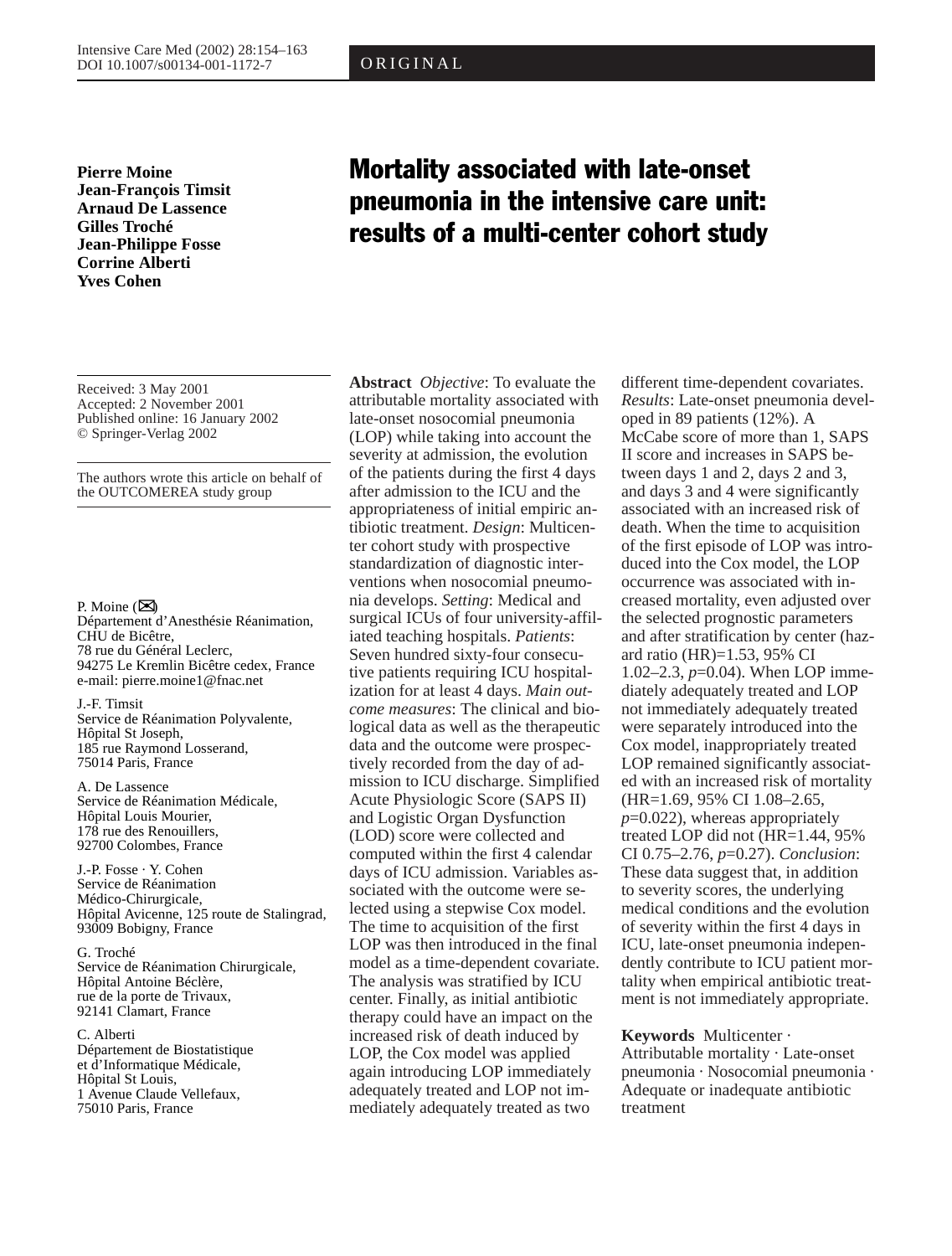# Introduction

The extra mortality induced by nosocomial pneumonia in ventilated patients remains a controversial issue in the literature. Previous studies have reached conflicting conclusions regarding whether the severity of the underlying illness or the development of nosocomial pneumonia was the most highly predictive factor of a poor outcome and of prolonged hospitalization [1, 2, 3]. Variables that may influence the extent to which nosocomial pneumonia increases morbidity or mortality include the patient population affected, timing of the onset of pneumonia, diagnostic strategy, causative organism and adequacy of initial therapy. For example, several studies have suggested that specific microorganisms responsible for ventilator-associated pneumonia (e.g., *Pseudomonas aeruginosa* or *Acinetobacter* species) were important determinants of patient outcome [4, 5, 6].

It has also been demonstrated that in pneumonia occurring more than 96 h after ICU admission, namely late-onset pneumonia (LOP), there was an increased likelihood of infection with resistant gram-negative organisms including *Pseudomonas aeruginosa* and *Acinetobacter* species [7, 8]. Then LOP may carry a high risk of mortality and morbidity, probably because cases are often caused by resistant organisms which are difficult to treat, and may result in delayed or ineffective antibiotic therapy. However, LOP occurred in patients staying in the ICU for days, often with persistent very high severity of illness and this could be a very important confounding factor. We therefore performed a prospective study to evaluate risk factors for death in patients admitted to an ICU for more than 96 h, and particularly the association between LOP and mortality. Our particular concern was to take into account illness severity on admission, but also daily variation of illness severity within the first 4 days on the ICU and appropriateness of initial empiric antibiotic treatment, in evaluating the specific attributable mortality associated with pneumonia.

# Methods

#### Criteria for eligibility

This study was conducted during an 18-month period within the medical and surgical ICUs of four university-affiliated teaching hospitals: one medical ICU in Hôpital Louis Mourier (Colombes, France), two medical-surgical ICUs in Hôpital Saint Joseph (Paris, France) and in Hôpital Avicenne (Bobigny, France), and one surgical ICU in Hôpital Antoine Béclère (Clamart, France). Consecutive patients older than 16 years and hospitalized in the ICU for at least 5 calendar days were eligible for the study.

#### Data collection and baseline data

During the study period (January, 1997 to July, 1998), all the patients hospitalized for more than 48 h in ICU were followed for the

appearance of nosocomial infections. In those patients, we recorded prospectively the clinical and biological data as well as the therapeutic data from the day of admission to ICU discharge. The investigators were particularly involved in the data base creation. All codes and definitions were created prior to the study start. Senior physicians completed report forms. Another investigator reviewed all the report forms before they were keyed. For each patient, standardized forms were completed at ICU admission and daily until ICU discharge or death. The following data were recorded: diagnosis, main clinical features and laboratory findings, treatment modalities, especially respiratory support, antimicrobial treatments, nosocomial pneumonia and outcome. From the data collected within the first  $\overline{4}$  calendar days (Ds) of ICU admission, the Simplified Acute Physiologic Score (SAPS II) [9] and the Logistic Organ Dysfunction (LOD) score [10] were computed. Chronic health status was assessed using the Knaus classification [11]. McCabe score [12] was also recorded. Diagnosis of nosocomial pneumonia was reported together with the results of microbiological tests from the protected distal samples. All changes in the clinical and therapeutic course were recorded. Only those patients hospitalized in a ICU for at least 5 calendar days were entered in this study.

#### Late-onset pneumonia

At the beginning of the study investigators decided to use the same following definitions of nosocomial pneumonia: LOP (occurring more than 96 h after admission) [6, 7, 13] was suspected by the staff physicians according to the appearance of persistent pulmonary infiltrates on the chest X-ray and at least one of the following clinical or biological findings [14]: (1) purulent tracheal secretions, (2) body temperature higher than  $38.5^{\circ}$ C or lower than 36.5 $\degree$ C, (3) white blood cell count more than  $10\times10\frac{9}{1}$  or less than  $4\times10<sup>9</sup>/l$ . When pneumonia was suspected, fiberoptic bronchoscopy with protected specimen brush and/or bronchoalveolar lavage or single-sheeted blind plugged telescopic catheter were performed for each patient [15, 16, 17, 18]. Confirmed LOP was defined, according to the recommendations of the First International Consensus Conference on the Clinical Investigation of Ventilator Associated Pneumonia [19], by a positive protected specimen brush  $(\geq 10^3 \text{ cfu/ml})$ , by a positive plugged telescopic catheter (≥103 cfu/ml) or by a positive culture of bronchoalveolar lavage fluid  $(\geq 10^4 \text{ cfu/ml})$ . None of the patients received any new antimicrobials before respiratory bacteriological procedures. Previous antibiotic use was defined as antibiotic administration for more than 48 h prior to the suspicion of pneumonia.

Therapeutic decisions were left to the discretion of the attending physicians and discussed daily with the medical staff in each center. No common therapeutic regimens were recommended in any case. When infection was strongly suspected because of clinical signs of severe sepsis and/or septic shock, the patient's physician prescribed empiric antimicrobial therapy without delay. Treatment was further adapted or ordered according to the results of bacterial pulmonary cultures, susceptibility testing of antimicrobials and/or clinical response. An "uncovered" microorganism was considered when an isolated microorganism was not susceptible to any of the antibiotics administered. Inappropriate initial antibiotic treatment was defined by the isolation of at least one pathogen with a significant threshold in the bacteriological samples resistant or intermediate to the antibiotics prescribed. All patients were monitored until their discharge from the hospital and changes in the clinical and therapeutic course were recorded.

#### Statistical analysis

Patients with and without LOP were compared using Mann Whitney or Fischer exact test, as appropriate. A stepwise logistic regression was computed to select independent risk factors for LOP.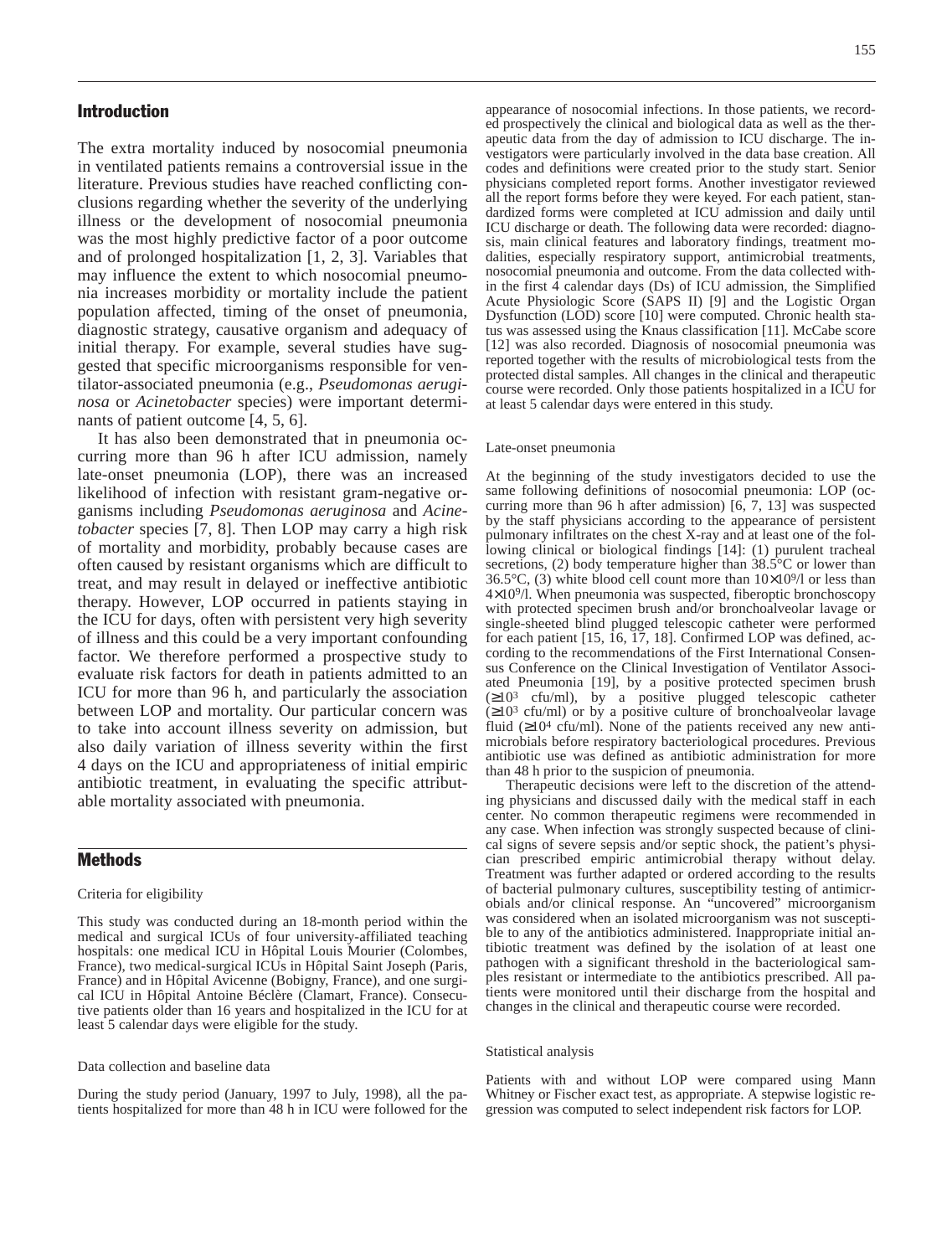**Fig. 1** Study design: the occurrence of ICU discharge or death defined the end point. Prognostic covariates were measured at admission. Severity scores were computed during the first 4 calendar days. Alteration of scores between consecutive calendar days: when a score increased, it was given the value of 1, otherwise the value was 0. Finally, the time to acquisition of late-onset pneumonia was introduced as a time-dependent covariate in the model



The main end point was the overall survival from the date of inclusion (the 5th calendar day after ICU admission). Patients who were discharged alive from the ICU were no further evaluated after their discharge. The Kaplan-Meier estimate of survival was computed. We first studied the prognostic value for death of several baseline characteristics, assessed within the first 5 days of ICU admission, including demographic characteristics (age, sex, chronic underlying disease, history of COPD, associated neoplasm, associated immunosuppression and McCabe score), cause of ICU admission and diagnosis severity of the patients on admission (SAPS II, LOD score, Glasgow coma scale), severity of the patients' conditions within the first 4 calendar days (SAPS II and LOD score were computed daily), and severity alterations (SAPS II and LOD score alterations between days 1 (D1) and 2 (D2), days 2 and 3 (D3), and days 3 and 4 (D4)) (Fig. 1). All variables were introduced as dummy variables except SAPS II (after checking for log-linearity assumption).

Score alterations rather than daily scores were introduced into the model at the first step to avoid over-fitting. Only the directions of changes were included on the basis of the non-parametric modeling using generalized additive proportional hazard (PH) models [20]. According to the plot of the estimated functions for each score alteration using smoothing splines, the direction of change was the most important predictor to delineate two groups of interest (low- and high-risk groups). Alteration of severity scores took the value "1" when scores increased and the value "0" otherwise. Search for prognostic factors was based on the log-rank test, which compares the distribution of survival times in several subsets. Variables found to be associated with the outcome by the logrank test at the 5% level, i.e., influencing the survival time, were then entered into a Cox model. Severity score alteration instead of days 1–4 severity scores were used to avoid over-fitting. A backward procedure allowed for sequentially selecting the variables that were significantly related to the outcome, as tested by the likelihood ratio test at the 5% level. Thus, variables that did not add predictive information to the remainders were not kept in the model. Hazard ratios were computed (with 95% confidence interval) and were used to measure relative risk.

As a second step, the time to acquisition of the first LOP was introduced in the final model as a time-dependent covariate. The analysis was stratified by center, as ICU mortality and LOP incidence were different among the centers. The Gail and Simon test was used to evaluate the interaction between HR of mortality associated with nosocomial pneumonia and center [21]. Finally, as

**Table 1** Patients' characteristics at admission and within the first 24 h after admission (*n*=764) (*COPD* chronic obstructive pulmonary disease)

|                                                | Number $(\%)$<br>or mean (SD) |
|------------------------------------------------|-------------------------------|
| Age (years; mean $\pm$ SD)                     | $63+17$                       |
| Sex M/F, $n$ $%$                               | 460 (60)/ 304 (40)            |
| Diagnosis, $n$ $(\%)$                          |                               |
| COPD                                           | 68 (9)                        |
| Other pulmonary                                | 275 (36)                      |
| Cardiology                                     | 166(22)                       |
| Neurology                                      | 100(13)                       |
| Other medical specialty                        | 134 (18)                      |
| Digestive surgery                              | 201 (26)                      |
| Other surgery                                  | 79 (10)                       |
| Trauma                                         | 26(3)                         |
| Diagnostic category, $n$ (%)                   |                               |
| Scheduled surgery                              | 72(9)                         |
| Emergency surgery                              | 159(21)                       |
| Medical                                        | 533 (70)                      |
| SAPS II, mean $\pm$ SD                         | $42+10$                       |
| MacCabe score, $n$ $(\%)$                      |                               |
| $\geq$ years                                   | 388 (51)                      |
| $<$ 5 years                                    | 287 (37)                      |
| $<$ 1 year                                     | 89 (12)                       |
| Chronic illness, $n$ $(\%)$                    | 375 (49)                      |
| Previous history of COPD, $n$ (%)              | 68(9)                         |
| Immunosuppression, n (%)                       | 107(14)                       |
| Septic shock/other shock at admission, $n$ (%) | 66 (9)/ 79 (10)               |
| Pneumonia at admission, $n$ (%)                | 148 (19)                      |
| Acute renal failure at admission, $n$ (%)      | 48 (6)                        |
| Glasgow coma score <8 at admission, $n$ (%)    | 94 (12)                       |
| Admission from other units, $n$ (%)            | 398 (52)                      |

initial antibiotic therapy could have an impact on the extra risk of death induced by LOP, the Cox model was applied again while LOP immediately adequately treated and LOP not immediately adequately treated were introduced simultaneously as two timedependent covariates. Levels of significance were represented by *p* values derived from two-sided tests. A *p* value of 0.05 or less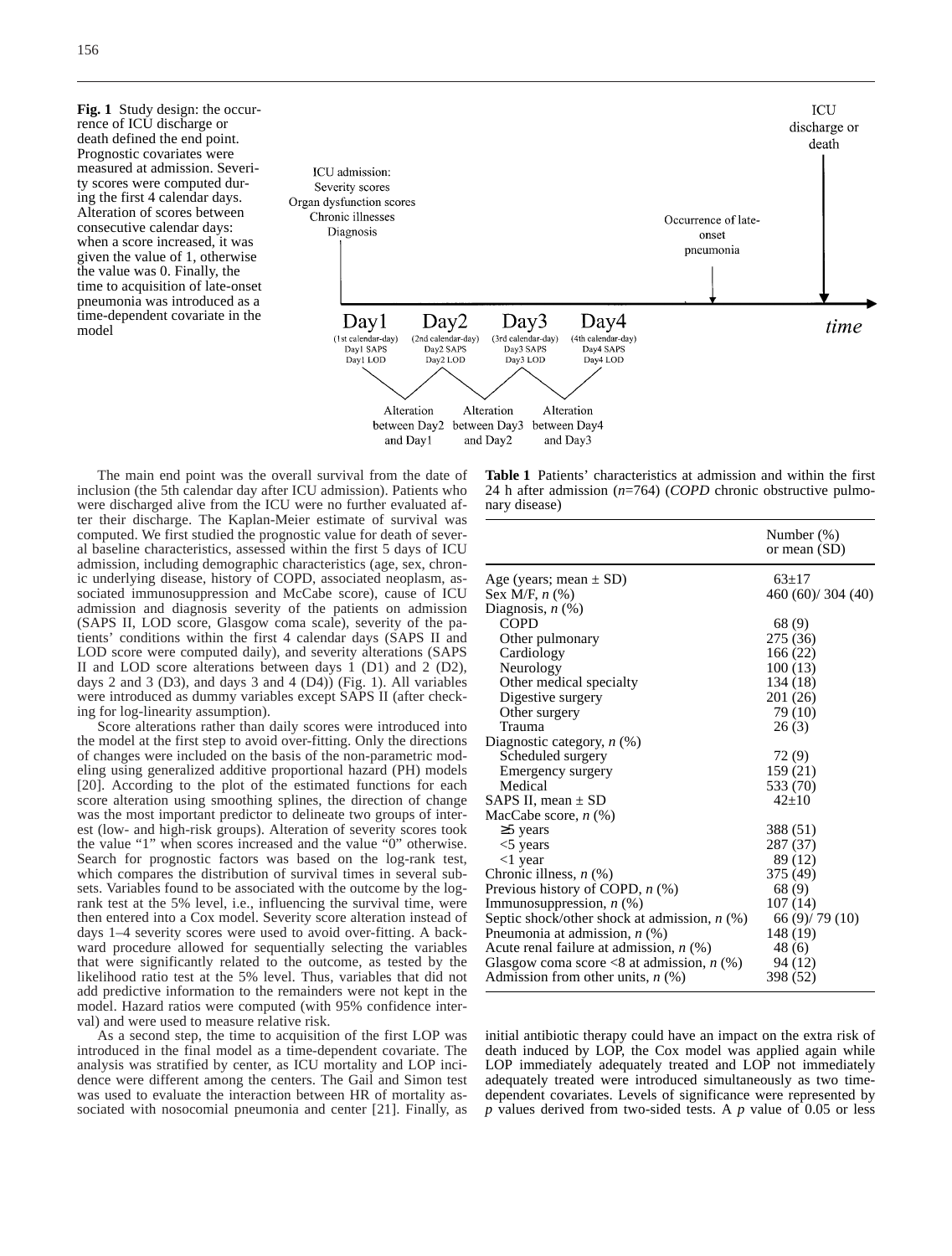|                                                      | Patients with late-onset<br>pneumonia $n=89$ | Patients without<br>late-onset pneumonia<br>$n = 675$ | $p$ values |  |
|------------------------------------------------------|----------------------------------------------|-------------------------------------------------------|------------|--|
| Age (year)                                           | $66+14$                                      | $62+18$                                               | 0.05       |  |
| Sex M/F                                              | 66(74)/23(26)                                | 394(58)/281(42)                                       | 0.5        |  |
| Admission diagnosis                                  |                                              |                                                       |            |  |
| Medicine                                             | 60(67)                                       | 473 (70)                                              | 0.2        |  |
| Scheduled surgery                                    | 5(6)                                         | 67(10)                                                |            |  |
| Emergency surgery                                    | 24(27)                                       | 135(20)                                               |            |  |
| <b>SAPS II score</b>                                 | $45 + 13$                                    | $41 \pm 18$                                           | 0.02       |  |
| <b>SAPS D1</b>                                       | $40+14$                                      | $37 \pm 16$                                           | 0.1        |  |
| SAPS <sub>D2</sub>                                   | $39 + 12$                                    | $33 \pm 16$                                           | < 0.0001   |  |
| Increase in SAPS between D1 and D2 <sup>b</sup>      | 42 (47)                                      | 204(30)                                               | 0.002      |  |
| SAPS <sub>D3</sub>                                   | $37+12$                                      | $32 \pm 16$                                           | < 0.0001   |  |
| Increase in SAPS between D2 and D3 <sup>b</sup>      | 27(30)                                       | 215(32)                                               | 0.8        |  |
| SAPS <sub>D4</sub>                                   | $36 \pm 12$                                  | $31 \pm 17$                                           | < 0.0001   |  |
| Increase in SAPS between D3 and D4b                  | 30(34)                                       | 222(33)                                               | 0.9        |  |
| SAPS <sub>D5</sub>                                   | $36 \pm 11$                                  | $32 \pm 18$                                           | < 0.0001   |  |
| LOD score D1                                         | $4.5 \pm 2.8$                                | $3.7 \pm 2.8$                                         | 0.005      |  |
| LOD score D <sub>2</sub>                             | $4.2 \pm 2.2$                                | $3.3 \pm 2.5$                                         | < 0.0001   |  |
| Increase in LOD score between D1 and D2 <sup>c</sup> | 29(33)                                       | 164(24)                                               | 0.09       |  |
| LOD score D3                                         | $4.1 \pm 2.5$                                | $3.0 \pm 2.5$                                         | < 0.0001   |  |
| Increase in LOD score between D2 and D3 <sup>c</sup> | 23(26)                                       | 164(24)                                               | 0.8        |  |
| LOD score D4                                         | $4.1 \pm 2.4$                                | $3.0 \pm 2.6$                                         | < 0.0001   |  |
| Increase in LOD score between D3 and D4 <sup>c</sup> | 22(25)                                       | 168(25)                                               | 0.9        |  |
| LOD score D5                                         | $3.9 \pm 2.1$                                | $3.2 \pm 3.0$                                         | 0.0003     |  |
| MacCabe score $>1$                                   | 50(56)                                       | 326(48)                                               | 0.2        |  |
| Chronic illness                                      | 47 (56)                                      | 328 (48)                                              | 0.5        |  |
| Previous history of COPD                             | 20(22)                                       | 48(7)                                                 | 0.001      |  |
| Immunosuppression                                    | 12(13.5)                                     | 95(14)                                                | 0.6        |  |
| At admission                                         |                                              |                                                       |            |  |
| Septic shock                                         | 11(12)                                       | 65(10)                                                | 0.5        |  |
| Other shock                                          | 9(10)                                        | 91 (13)                                               | 0.4        |  |
| Pneumonia                                            | 35(39)                                       | 126(19)                                               | 0.00012    |  |
| Coma                                                 | 14(15)                                       | 77(11)                                                | 0.5        |  |
| Admission from other units                           | 51 (57)                                      | 320(47)                                               | 0.09       |  |
| Days in ICU when pneumonia developed                 | $12\pm 10$                                   | <b>NA</b>                                             |            |  |
| Duration of mechanical ventilation                   | $27.5 \pm 20$                                | $7.3 \pm 11$                                          | < 0.0001   |  |
| Length of ICU stay                                   | $33 + 24$                                    | $12 \pm 13$                                           | < 0.0001   |  |
| Total length of hospital stay                        | $52 + 34$                                    | $30+28$                                               | < 0.0001   |  |
| Expected probability of death according to SAPS II   | $36 + 24$                                    | $33 + 28$                                             | 0.8        |  |
| <b>ICU</b> deaths                                    | 42 (47)                                      | 146(22)                                               | < 0.0001   |  |
| Hospital deaths                                      | 50(56)                                       | 189 (28)                                              | < 0.0001   |  |

**Table 2** Characteristics of the patients with late-onset nosocomial pneumoniaa (*LOD* logistic organ dysfunction, *D* day)

<sup>a</sup> Values are reported as means  $\pm$  SD and *n* (%) for quantitative and qualitative variables, respectively. Comparison was performed using Mann-Whitney or Fisher exact test as appropriate

<sup>b</sup> Number of patients who had an increase in SAPS II within the first 4 days post-admission in ICU – i.e. between D1 and D2, D2 and D3, and D3 and D4

was considered to indicate statistical significance. Statistical analysis was performed using SAS (Statistical Analysis System, Carey, N.C.) software package.

# **Results**

# Population

A total of 764 patients requiring ICU hospitalization for at least 5 calendar days were consecutively admitted to the four different ICUs. Patients' baseline characteristics <sup>c</sup> Number of patients who had an increase in LOD score within the first 4 days post-admission in ICU – i.e. between D1 and D2, D2 and D3 and D3 and D4

are shown in Table 1. Eighty percent of these patients required mechanical ventilation within the first 24 h after admission. The median duration of ICU stay and hospital stay was 9 days (range 5–126) and 24 days (range 5–249), respectively.

#### Late-onset pneumonia

Late-onset pneumonia developed in 89 patients (12%). In 69 (77.5%) cases, it occurred 7 days or more post-admission. The general characteristics of this population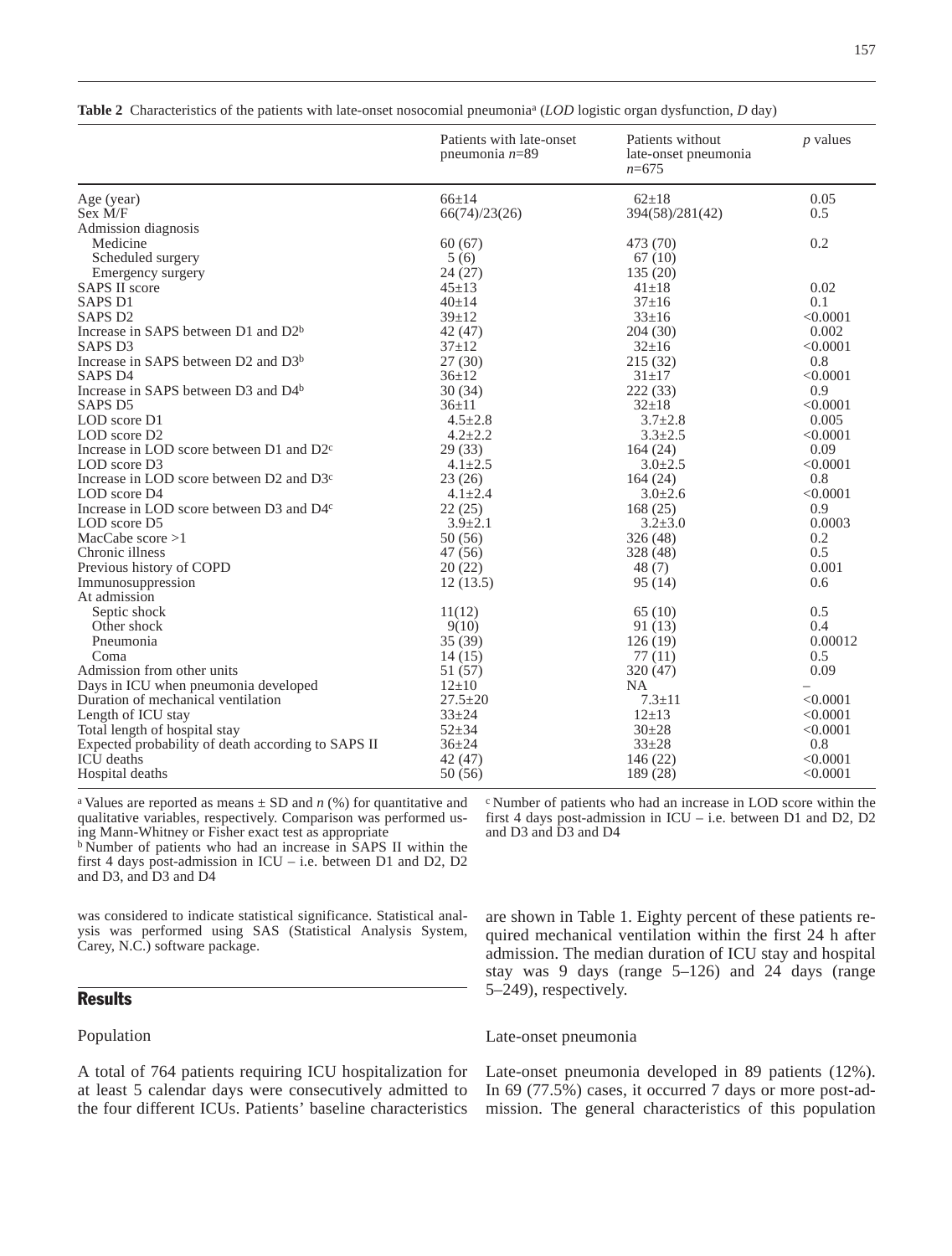| Gram-positive                            | 36                       |
|------------------------------------------|--------------------------|
| <i>Staphylococcus aureus</i> (SA)        | 19                       |
| Oxacillin-sensitive SA                   | 5                        |
| Oxacillin-resistant SA                   | 14                       |
| Coagulase negative <i>Staphylococcus</i> | 8                        |
| Streptococcus pneumoniae                 |                          |
| Streptococcus species                    | 6                        |
| Other Gram-positive                      | 2                        |
| Gram-negative bacteria (GNB)             | 71                       |
| <i>Haemophilus</i> species               | 8                        |
| Pseudomonas aeruginosa/species           | 27/1                     |
| Acinetobacter baumannii                  |                          |
| Escherichia coli                         | 9                        |
| Enterobacter cloacae                     | 7                        |
| Klebsiella species                       | $\overline{\phantom{0}}$ |
| Other Enterobacteriaceae / GNB           | 6/7                      |
| Anaerobes                                |                          |
| <i>Candida</i> /yeast                    | 2                        |
| Total (microorganisms/episodes)          | 110/89                   |

and the selected risk factors for the occurrence of LOP in univariable analysis are shown in Table 2. Of the variables selected, two remained significantly associated with the occurrence of LOP in the multivariable analysis: pneumonia at admission (odds ratio (OR)=2.79, 95% CI 1.42–3.65; *p*=0.0006) and a median LOD score at D2 greater than 4 (OR=2.58, 95% CI 1.65–4.05; *p*<10–4).

At the time of the LOP suspicion, 50 of the 89 patients had already received antimicrobials (amoxicillin: 10; amoxicillin/clavulanate: 10; third generation cephalosporins: 9; ureidopenicillin: 4; imipenem: 2; aminoglycosides: 4; fluoroquinolones: 10; glycopeptides: 7; macrolides: 6; metronidazole: 5; fluconazole: 7; other: 6).

One hundred ten organisms were recovered from the protected distal samples of patients with LOP (Table 3). The initial antibiotic treatment was with one antibiotic in 11 cases, with two in 34 cases and consisted of three or more antibiotics in other cases. The initial empiric antibiotic therapy instituted was considered immediately effective or appropriate in 34/89 cases (38%). It was effective in 60/89 (68%) cases in the first 24 h.

The overall ICU mortality of the total population (i.e., requiring ICU hospitalization for at least 5 calendar days) was 25% (188 deaths). Overall ICU mortality was 47% among LOP patients and 22% among patients without episodes of LOP. The standard mortality ratio was 1.55 for LOP patients and 0.84 for patients without episodes of LOP.

### Prognostic analyses

Table 4 summarizes the results of the univariable prognostic analyses. Other covariates, (particularly previous history of COPD and pneumonia at admission) were not associated with ICU death. Of the variables selected as prognostic by the log-rank test, five remained significantly associated with a poor outcome in the final Cox model: McCabe score more than 1, SAPS II and increases in SAPS between D1 and D2, D2 and D3, and D3 and D4 (Table 5). When the occurrence of the first episode of LOP was introduced into the Cox model as a time-dependent binary covariate, it was associated with an increased risk of mortality, even adjusted over the selected prognostic parameters and after stratification by center (HR=1.53, 95% CI 1.02–2.3, *p*=0.04). When LOP immediately adequately treated and LOP not immediately adequately treated were separately introduced into the Cox

| Table 4 Prognostic factors of<br>patients hospitalized in ICU for<br>more than 96 h (univariate)<br>analysis) <sup>a</sup>                                                                                                                                                      |                                                                                                              | Number of<br>deaths<br>$n = 188$ | Number of<br>patients alive<br>$n = 576$ | p<br>(log-rank test)                 |
|---------------------------------------------------------------------------------------------------------------------------------------------------------------------------------------------------------------------------------------------------------------------------------|--------------------------------------------------------------------------------------------------------------|----------------------------------|------------------------------------------|--------------------------------------|
|                                                                                                                                                                                                                                                                                 | Age (years)<br>MacCabe score $>1$                                                                            | $68 \pm 15$<br>128 (68)          | $61 \pm 18$<br>248 (43)                  | ${<}10^{-4}$<br>${<}10^{-4}$         |
|                                                                                                                                                                                                                                                                                 | Chronic illness<br>Immunosuppression                                                                         | 119(63)<br>37(20)                | 256(44)<br>70 (12)                       | ${<}10^{-4}$<br>0.02                 |
| <sup>a</sup> Values are reported as means<br>$\pm$ SD and <i>n</i> (%) for quantitative                                                                                                                                                                                         | <b>SAPS II score</b><br><b>SAPS D1</b>                                                                       | $52 \pm 18$<br>$43+17$           | $25 \pm 16$<br>$29 \pm 13$               | ${<}10^{-4}$<br>$< 10^{-4}$          |
| and qualitative variables, re-<br>spectively<br><sup>b</sup> Number of patients who had<br>an increase in SAPS II within                                                                                                                                                        | SAPS D <sub>2</sub><br>SAPS D <sub>3</sub>                                                                   | $44 \pm 20$<br>$44 + 20$         | $27 \pm 13$<br>$26 \pm 14$               | ${<}10^{-4}$<br>${<}10^{-4}$         |
|                                                                                                                                                                                                                                                                                 | Increase in SAPS between D1 and D2 <sup>b</sup><br>Increase in SAPS between D2 and D3 <sup>b</sup>           | 88 (47)<br>73 (39)               | 166 (29)<br>169 (29)                     | 0.0006<br>0.02                       |
| the first 4 days post-admission<br>in ICU – i.e. between D1 and                                                                                                                                                                                                                 | Increase in SAPS between D3 and D4 <sup>b</sup><br>LOD score D1                                              | 80 (43)<br>$4.7 \pm 2.9$         | 172(30)<br>$2.5 \pm 2.0$                 | 0.0017<br>${<}10^{-4}$               |
| D <sub>2</sub> , D <sub>2</sub> and D <sub>3</sub> and D <sub>3</sub> and D <sub>4</sub><br><sup>c</sup> Number of patients who had<br>an increase in LOD score with-<br>in the first 4 days post-admis-<br>sion in ICU – i.e. between D1<br>and D2, D2 and D3 and D3 and<br>D4 | LOD score D <sub>2</sub><br>LOD score D3                                                                     | $5.1 \pm 3.5$<br>$5.1 \pm 3.3$   | $2.2 \pm 2.0$<br>$2.2 \pm 2.0$           | ${<}10^{-4}$<br>$<$ 10 <sup>-4</sup> |
|                                                                                                                                                                                                                                                                                 | Increase in LOD score between D1 and D2 <sup>c</sup><br>Increase in LOD score between D2 and D3 <sup>c</sup> | 61 (32)<br>66 (35)               | 129(22)<br>121(21)                       | 0.0017<br>0.0019                     |
|                                                                                                                                                                                                                                                                                 | Increase in LOD score between D3 and D4 <sup>c</sup><br>Admission from other units                           | 64 (34)<br>100(53)               | 126(22)<br>271 (47)                      | 0.0018<br>0.002                      |
|                                                                                                                                                                                                                                                                                 |                                                                                                              |                                  |                                          |                                      |

158

an

 $\sup_{b}$ 

 $D<sub>0</sub>$ 

**Table 3** Microorganisms recovered from first episodes of late-onset pneumonia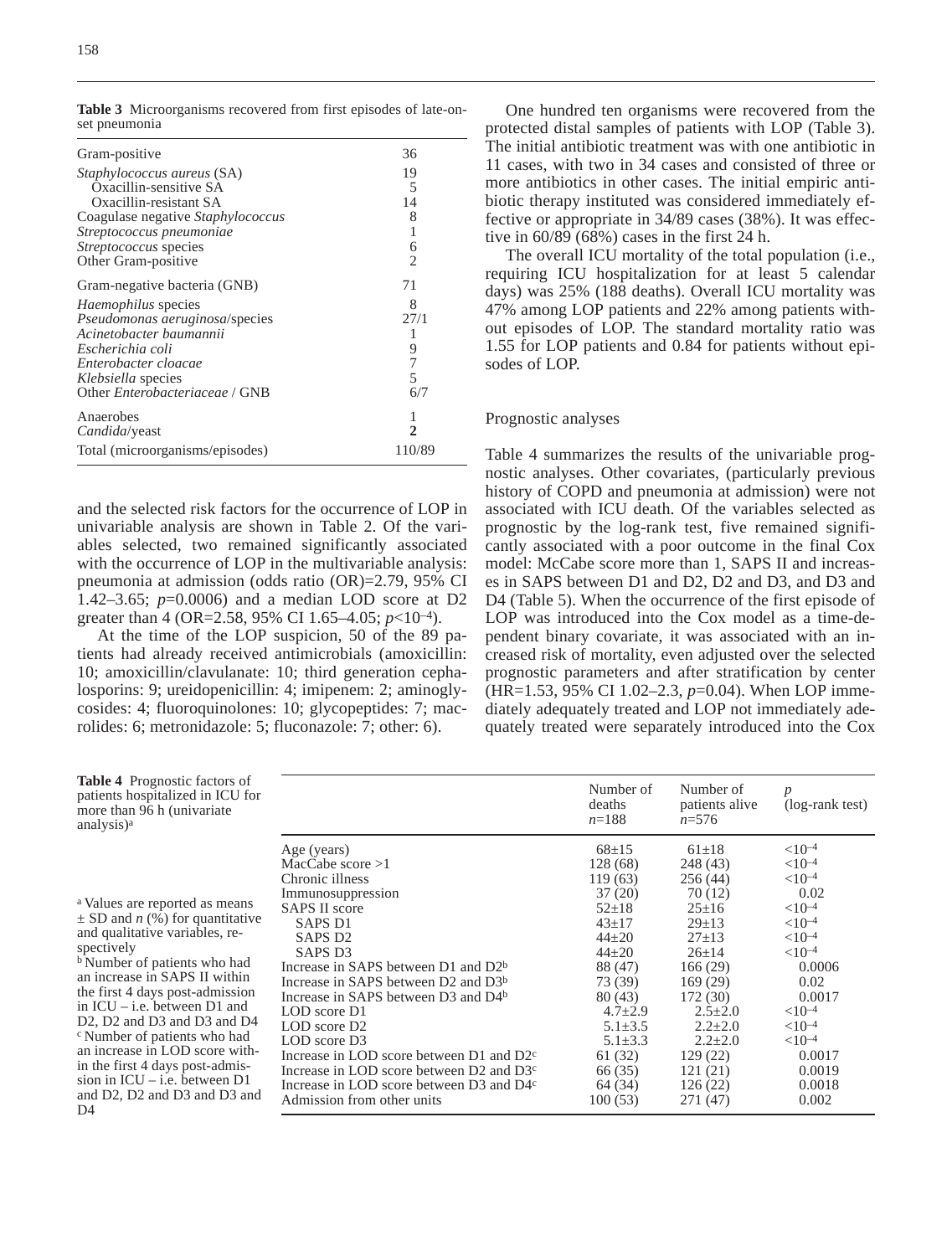|                                |  | <b>Table 5</b> Prognostic factors of patients hospitalized in ICU more than at least 5 calendar days (multivariable analysis) <sup>a</sup> (HR hazard ratio, |  |  |  |  |  |  |
|--------------------------------|--|--------------------------------------------------------------------------------------------------------------------------------------------------------------|--|--|--|--|--|--|
| <i>CI</i> confidence interval) |  |                                                                                                                                                              |  |  |  |  |  |  |

|                                                           | First model <sup>b</sup> |                     | Second model <sup>c</sup> |                     |  |  |
|-----------------------------------------------------------|--------------------------|---------------------|---------------------------|---------------------|--|--|
|                                                           | <i>p</i> value           | HR (95% CI)         | $p$ value                 | HR (95% CI)         |  |  |
| MacCabe score $>1$                                        | $< 10^{-4}$              | $2.43(1.72 - 3.44)$ | ${<}10^{-4}$              | $2.12(1.51-2.99)$   |  |  |
| SAPS II score                                             | $< 10^{-4}$              | $1.03(1.02 - 1.04)$ | ${<}10^{-4}$              | $1.03(1.02 - 1.04)$ |  |  |
| Increase in SAPS between D1 and D2 <sup>d</sup>           | 0.004                    | $1.56(1.16-2.11)$   | ${<}10^{-4}$              | $2.01(1.48-2.74)$   |  |  |
| Increase in SAPS between D2 and D3 <sup>d</sup>           | $< 10^{-4}$              | 1.84 (1.40–2.50)    | ${<}10^{-4}$              | $1.97(1.44 - 2.69)$ |  |  |
| Increase in SAPS between D3 and D4 <sup>d</sup>           | $< 10^{-4}$              | $1.80(1.33 - 2.44)$ | 0.004                     | $1.56(1.16-2.11)$   |  |  |
| Late-onset pneumonia occurrence <sup>b</sup>              | 0.04                     | $1.54(1.10-2.30)$   |                           |                     |  |  |
| Late-onset pneumonia appropriately treated <sup>c</sup>   |                          |                     | 0.27                      | $1.44(0.75-2.76)$   |  |  |
| Late-onset pneumonia inappropriately treated <sup>c</sup> |                          |                     | 0.022                     | $1.69(1.08-2.65)$   |  |  |

<sup>a</sup> All variables significant in the univariate analysis were introduced into a Cox model. To avoid over-fitting, score alterations rather than daily scores were introduced in the multivariate model at the first step. Analysis was stratified by center

<sup>b</sup> The acquisition of the first nosocomial pneumonia was introduced in the first final model as a time-dependent covariate simultaneously with the five previously selected covariates

<sup>c</sup> As initial antibiotic therapy could have an impact on the increased risk of death induced by LOP, the Cox model was applied again while introducing LOP immediately adequately treated and LOP not immediately adequately treated as two different time-dependent covariates (second model)

<sup>d</sup> Number of patients who had an increase in SAPS II within the first 4 calendar days in ICU – i.e. between D1 and D2, D2 and D3 and D3 and D4

**Table 6** Baseline characteristics and crude outcomes of the four ICU populations

| ICU <sub>s</sub> , centers                | I<br>$n = 235$ | $\mathbf{I}$<br>$n = 245$ | III<br>$n=93$ | IV<br>$n=191$ | $\boldsymbol{p}$ |
|-------------------------------------------|----------------|---------------------------|---------------|---------------|------------------|
| Age (years; mean $\pm$ SD)                | $66 \pm 16$    | $64+17$                   | $59 + 23$     | $60+16$       | 0.003            |
| Diagnosis, $n$ $(\%)$                     |                |                           |               |               | $< 10^{-4}$      |
| MOF/shock                                 | 65(28)         | 48 (20)                   | 29(31)        | 32(16)        |                  |
| Acute respiratory failure                 | 82 (35)        | 93 (38)                   | 11(12)        | 81 (42)       |                  |
| COPD exacerbation                         | 28 (12)        | 35(14)                    | 1(1)          | 4(2)          |                  |
| Acute renal failure                       | 11(5)          | 15(6)                     | 11(12)        | 11(6)         |                  |
| Coma                                      | 31(13)         | 34(14)                    | 6(6)          | 22(12)        |                  |
| Trauma                                    | 1(0.4)         | 1(0.4)                    | 9(10)         | 3(2)          |                  |
| Other                                     | 17(7)          | 19(8)                     | 26(28)        | 38(20)        |                  |
| Diagnostic category, $n$ (%)              |                |                           |               |               | $< 10^{-4}$      |
| Medical                                   | 153(65)        | 210 (86)                  | 33(35)        | 137(72)       |                  |
| Scheduled surgery                         | 32(14)         | 4(2)                      | 11(12)        | 25(13)        |                  |
| Emergency surgery                         | 50(21)         | 31 (13)                   | 49 (53)       | 29(15)        |                  |
| SAPS II (mean $\pm$ SD)                   | $41.3 \pm 15$  | $44 \pm 16$               | $33 \pm 16$   | $46\pm9$      | ${<}10^{-4}$     |
| MacCabe score, $n$ (%)                    |                |                           |               |               | $< 10^{-4}$      |
| $\geq$ years                              | 72 (30)        | 129(53)                   | 72(77)        | 115(60)       |                  |
| $<$ 5 years                               | 144(61)        | 83 (34)                   | 13(14)        | 47 (25)       |                  |
| $\langle$ 1 year                          | 19(9)          | 33(13)                    | 8(9)          | 29(15)        |                  |
| Chronic illness <sup>a</sup> , n (%)      |                |                           |               |               | $< 10^{-4}$      |
| None                                      | 113 (48)       | 108(44)                   | 64(69)        | 104(54)       |                  |
| Respiratory                               | 54 (23)        | 68 (28)                   | 7(8)          | 31(16)        |                  |
| Cardiac                                   | 42(18)         | 39(16)                    | 2(2)          | 9(5)          |                  |
| Hepatic                                   | 12(5)          | 19(8)                     | 15(16)        | 12(6)         |                  |
| Immunosuppression                         | 27(11)         | 32(13)                    | 8(9)          | 40(21)        |                  |
| Pneumonia at admission, $n$ (%)           | 53(22.5)       | 64(26.1)                  | 6(6.4)        | 38 (19.8)     | $10^{-4}$        |
| Admission from other units, $n$ (%)       | 135 (58)       | 100(41)                   | 57(61)        | 74 (39)       | $10^{-4}$        |
| Duration of mechanical ventilation (days) | $13 \pm 14$    | $10+16$                   | $6 + 13$      | $7 + 11$      | $< 10^{-4}$      |
| Length of stay in ICU (days)              | $16 \pm 17$    | $14 \pm 16$               | 14.120        | $12 \pm 12$   | 0.6              |
| Total length of stay in hospital (days)   | $36 \pm 31$    | $33 \pm 34$               | $33 + 30$     | $28 + 21$     | 0.3              |
| ICU/hospital mortality rates (%)          | 28/38          | 17/25                     | 25/33         | 30/34         | 0.004/0.01       |
| Predicted hospital mortality % (SAPS II)  | $32+32$        | $36 \pm 28$               | $21 \pm 20$   | $39 \pm 18$   | ${<}10^{-4}$     |

<sup>a</sup> According to Knaus definitions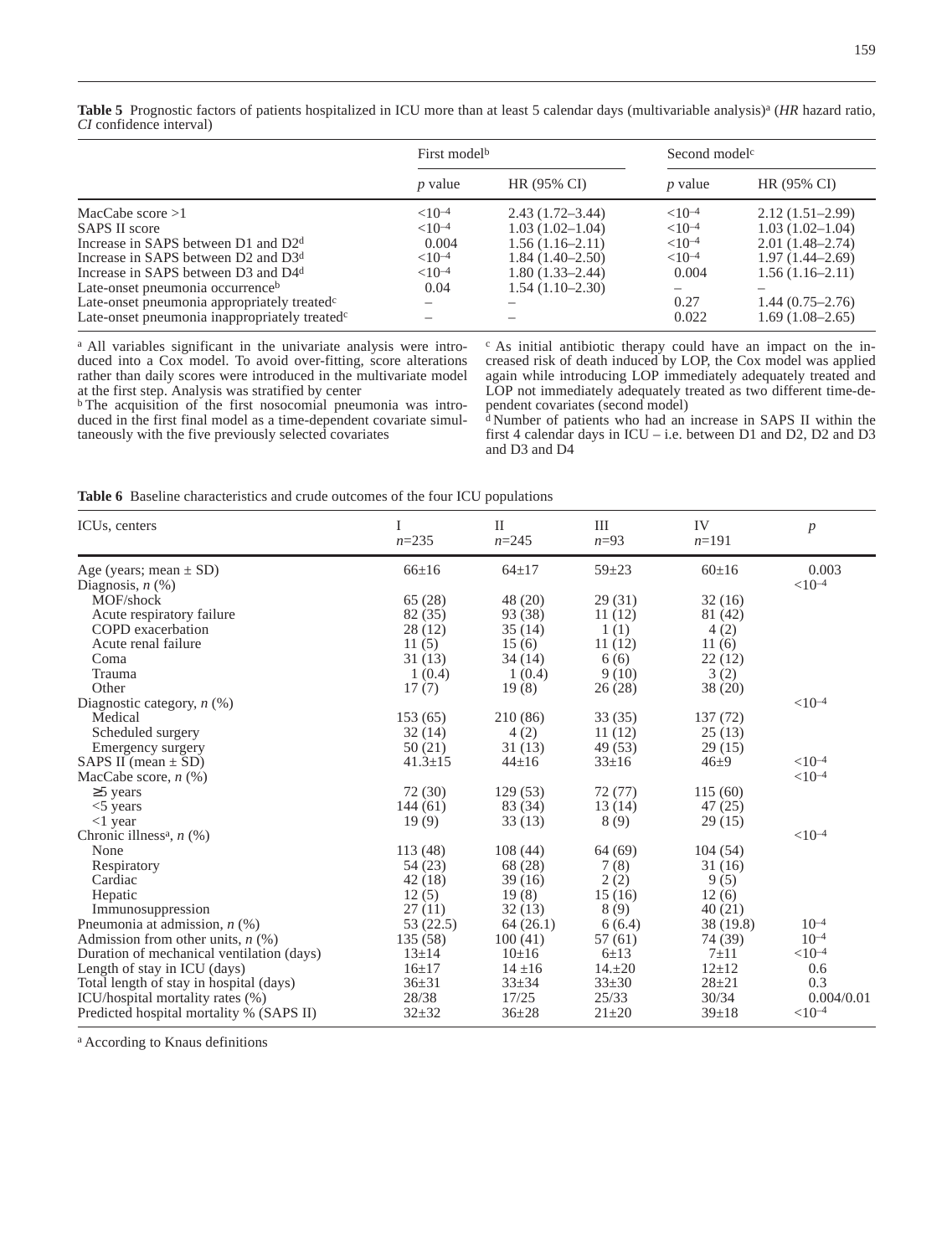**Table 7** Late-onset pneumonia in the four different ICU populations

| ICU <sub>s</sub> , centers                                                                                                                                                                                                                                                                                                        |                                                                                             | Н                                                                             | Ш                                                                            | IV                                                                            |                                                          |
|-----------------------------------------------------------------------------------------------------------------------------------------------------------------------------------------------------------------------------------------------------------------------------------------------------------------------------------|---------------------------------------------------------------------------------------------|-------------------------------------------------------------------------------|------------------------------------------------------------------------------|-------------------------------------------------------------------------------|----------------------------------------------------------|
| Late-onset pneumonia, $n$ (%)<br>Days in ICU when pneumonia developed (mean $\pm$ SD)<br>High-risk germs <sup>a</sup> , $n$ (%)<br>Initial appropriate antibiotic coverageb<br>24 h appropriate antibiotic coverageb<br>Late-onset pneumonia occurrence<br>Hazard ratio <sup>d</sup><br>95% Confidence interval<br><i>p</i> value | 45 (19)<br>$13 \pm 10$<br>22(49)<br>19 (42)<br>30(67)<br>2.95<br>$1.7 - 5.2$<br>$2.10^{-4}$ | 22(9)<br>$9 + 2$<br>11(50)<br>9(41)<br>17(77)<br>1.07<br>$0.39 - 2.9$<br>0.89 | 11(12)<br>$12+17$<br>3(27)<br>4(36)<br>6(55)<br>1.86<br>$0.65 - 5.3$<br>0.24 | 11(6)<br>$14\pm9$<br>7(64)<br>2(18)<br>7(64)<br>0.149<br>$0.02 - 1.2$<br>0.07 | 0.0003<br>0.5<br>0.1<br>0.26<br>0.9<br>0.08 <sup>c</sup> |

<sup>a</sup> Oxacillin-resistant *Staphylococcus aureus*, *Pseudomonas aeruginosa* or *Acinetobacter* species

<sup>b</sup> Appropriate antibiotic treatment was considered when at least one effective drug was included in the antibiotic treatment. Values are reported as *n* (%)

model, LOP not immediately adequately treated remained significantly associated with an increased risk of mortality (HR=1.69, 95% CI 1.08–2.65, *p*=0.022), whereas LOP immediately adequately treated did not (HR=1.44, 95% CI 0.75–2.76, *p*=0.27].

Late-onset pneumonia according to intensive care unit

Differences in baseline characteristics and crude outcomes between the four ICU populations are shown in Table 6. Incidence of LOP (*p*=0.0003) and mortality rate (*p*=0.003) among the different ICU populations were statistically different (Tables 6 and 7). The adequacy of the initial empiric antibiotic therapy was not different among centers. Among the different centers, antibiotic therapy was appropriate in 55–77% of the episodes in the first 24 h. The LOP occurrence was not always associated with increased mortality among the different ICUs. The HRs, even adjusted over the selected prognostic parameters, were different among the ICUs, ranging from 0.149 (95% CI 0.02–1.2) to 2.95 (95% CI 1.7–5.2) (Table 7). However, the center effect did not reach statistical significance (*p*=0.08, Gail and Simon test).

# **Discussion**

While most clinicians believe that nosocomial pneumonia is responsible for a high mortality, considerable controversy remains in the literature regarding both the incidence and the effect upon prognosis of nosocomial pneumonia in the ICU setting. Our large prospective multicenter study was designed to evaluate attributable mortality associated with LOP after careful adjustment for the severity at admission, the evolution of severity during the first 4 days of ICU stay and the appropriateness of initial empiric antibiotic treatment. We found that pneumonia on ICU admission and a median LOD score <sup>c</sup> The Gail and Simon test was used to evaluate the interaction between hazard ratio of mortality associated with nosocomial pneumonia and center

<sup>d</sup> Adjusted for the pre-selected covariates (see Table 6)

greater than 4 at D2 post-ICU admission were associated with an increased risk of the occurrence of late-onset nosocomial pneumonia. Moreover, the severity assessed by SAPS II at admission, as well as the evolution of severity within the first 4 calendar days in ICU, were associated with an increased risk of death in the ICU. After adjustment for these selected prognostic parameters  $-$  i.e. McCabe score more than 1, SAPS II and increases in SAPS II within the first 4 calendar days post-admission in ICU – LOP occurrence was associated with a 1.58 fold increased risk of death in patients hospitalized in ICUs. Nevertheless, when appropriateness of initial empiric antibiotic treatment was introduced into the Cox model, inappropriately treated LOP remained significantly associated with an increased risk of death in patients hospitalized in ICUs, whereas appropriately treated LOP did not.

In previous studies targeting the issue of mortality [2, 4, 22, 23, 24, 25, 26, 27], confounders and secondary exposures as factors influencing the outcome of ICU patients with or without nosocomial pneumonia – i.e. daily assessment of severity, length of stay before infection and other nosocomial infections – were not totally excluded. Since severity of illness assessed by SAPS II or APACHE II is considered to be one of the main prognostic factors in ICU patients, most of those studies have only used severity of illness at admission to the ICU to adjust and pair controls to cases. Very few studies have looked at trends in severity in the first few days in the ICU as a prognostic factor and tried to adjust for this very important confounding factor. In a recent study, Soufir et al. [28] showed, in a case control study, that adjusting for severity at 3 or 7 days before the onset of a nosocomial bacteremia dramatically decreased the attributable mortality of this event when compared to the one found when adjusting only for admission severity. In our study, we made particular efforts to adjust the estimation for the initial prognostic factors but also for the evolution of the risk during ICU stay. Dynamic risk factors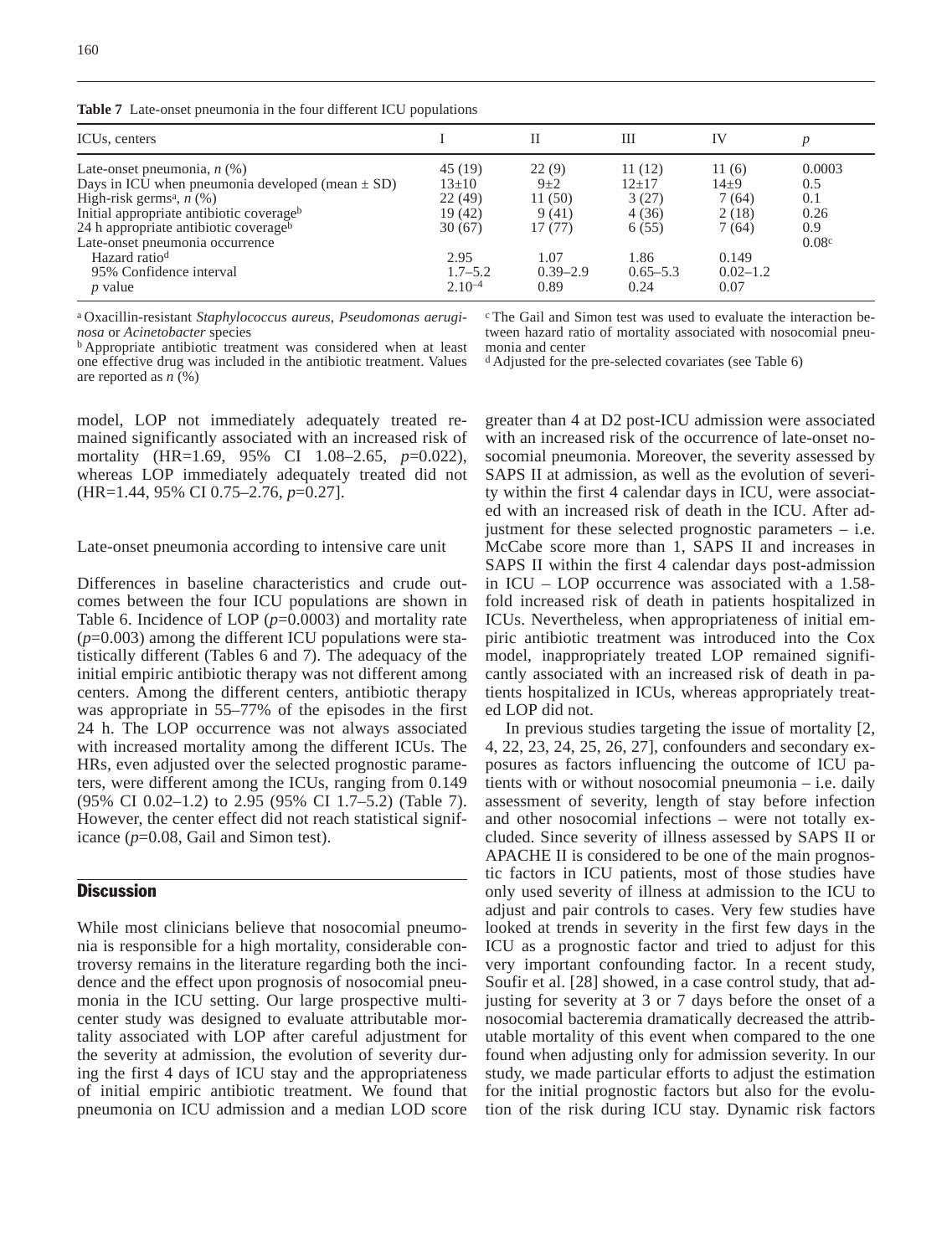were assessed, especially daily assessment of severity, using either general severity indices or organ dysfunction scoring systems, within the first 4 calendar days in ICU. We found that severity indices measured on admission, such as SAPS II, and daily increase of this illness severity score within the first 4 days post-admission were associated with an increased risk of death in ICUs. Furthermore, even after adjustment for these selected prognostic parameters, LOP was associated with an increased risk of death.

The reality of an attributable mortality due to nosocomial pneumonia is still debated [2, 4, 22, 23, 24, 25, 26, 27]. The occurrence of nosocomial pneumonia was shown to achieve a 1.8- to 4-fold increase in the risk of death [2, 4, 22, 24]. However, these results differ from those of Papazian and co-workers [25], Bregeon and colleagues [27] and Baker and colleagues [26]. In these three studies, survival was similar among patients with pneumonia and controls. Differences across these different studies may be partly explained by differences in patients, methods and diagnostic strategies. Criteria used to define pneumonia were not standardized and this could account for a large degree of variability in the reported estimates of pneumonia incidence, mortality and increased length of hospital stay in the literature.

In our study, the manner of diagnosing nosocomial pneumonia was prospectively standardized among the centers. This study used stringent objective diagnostic criteria for the diagnosis of pneumonia. However, the incidence rates of LOP were higher in centers with increased mortality induced by LOP (centers I and III in Table 5). These results could be explained by differences among the various teams in their manner of suspecting pneumonia. One might conclude that LOP was under-diagnosed in some centers, leading to an underestimation of the risk of death associated with LOP. The accuracy of chest X-ray in diagnosing new pulmonary infiltrate is known to be low [29, 30]. Similarly, clinical findings do not improve the low diagnostic accuracy [30]. However, we carefully designed this study to standardize our routine practice. We discussed the results with all the investigators to find any differences in the manner of diagnosing pneumonia and this hypothesis seems unlikely. Unfortunately, audits were not performed in the ICUs to confirm this hypothesis.

The diagnostic accuracy of the bacteriological sample procedures might have influenced the results. Centers I and II preferentially used fibroscopically directed samples and centers III and IV preferentially used blind plugged telescoping catheters. In all centers, a specimen that yielded  $10<sup>3</sup>$  cfu/ml or more was required to make the diagnosis. However, the difference in the diagnostic accuracy of these techniques appeared too smooth to explain the difference observed [31, 32, 33]. Moreover, centers using the same quantitative culture techniques have totally different incidence rates and risks of mortality induced by LOP.

In our study, the increase in mortality associated with LOP varies among centers. The HRs of LOP for inducing death, even adjusted over the selected prognostic parameters, were between 0.149 and 2.95. However, this observable center effect did not reach statistical significance. These discrepant results could not clearly be explained by various baseline characteristics being significantly different among the centers (Table 6). For example, Heyland et al. have recently shown that the attributable increase in mortality was largely seen in medical patients, with essentially no effect seen in surgical patients [23]. The two centers in our study that showed the highest HRs of death (2.95 in center I and 1.86 in center III) enrolled 65% and 35% surgical patients, respectively, compared to 14% and 28% surgical patients enrolled in the centers with either no effect (center II: HR: 1.07) or even 'protective effect' (center IV, HR: 0.15) of LOP on mortality. Furthermore, neither the high-risk germ – i.e. *Pseudomonas aeruginosa*, *Acinetobacter* species and *Staphylococcus aureus* – incidence [4, 5, 6, 34] nor an initial inappropriate empiric antibiotic treatment [23, 35, 36, 37] could explain these differences among the centers. The discrepancies of the results among centers strongly argue for the stratification of the statistical analyses in further multicenter studies in this field.

The main finding of our study is the major effect of an inappropriate initial empiric antibiotic treatment on LOP mortality. After adjustment for the selected prognostic parameters  $-$  i.e. McCabe score more than 1, SAPS II and increases in SAPS II within the first 4 calendar days post-admission to ICU – LOP occurrence was significantly and independently associated with an increased risk of death in patients hospitalized in ICUs. Nevertheless, when the initial empiric antibiotic treatment was appropriate, the occurrence of LOP was no longer significantly associated with an increased risk of death, whereas inappropriately treated LOP was. These results are in accordance with previous reports [35, 38, 39]. In studies specially devoted to attributable nosocomial pneumonia mortality [2, 4, 22, 23, 24, 25, 26, 27], the appropriateness of initial antimicrobial therapy as such was rarely mentioned. In other studies providing this information, the percentage of patients who received inappropriate initial antibiotic therapy varies greatly, from 10% to 73% [23, 28, 35, 37, 38, 39, 39, 40, 41]. These differences in initial antibiotic therapy appropriateness could partly explain the controversy concerning the reality of an attributable mortality due to nosocomial pneumonia [2, 4, 22, 23, 24, 25, 26, 27].

Finally, many studies looking at the outcome of nosocomial pneumonia or, more specifically, at the attributable mortality of this disease have been performed. Nevertheless, the increased mortality induced by nosocomial pneumonia in ventilated patients remains a controversial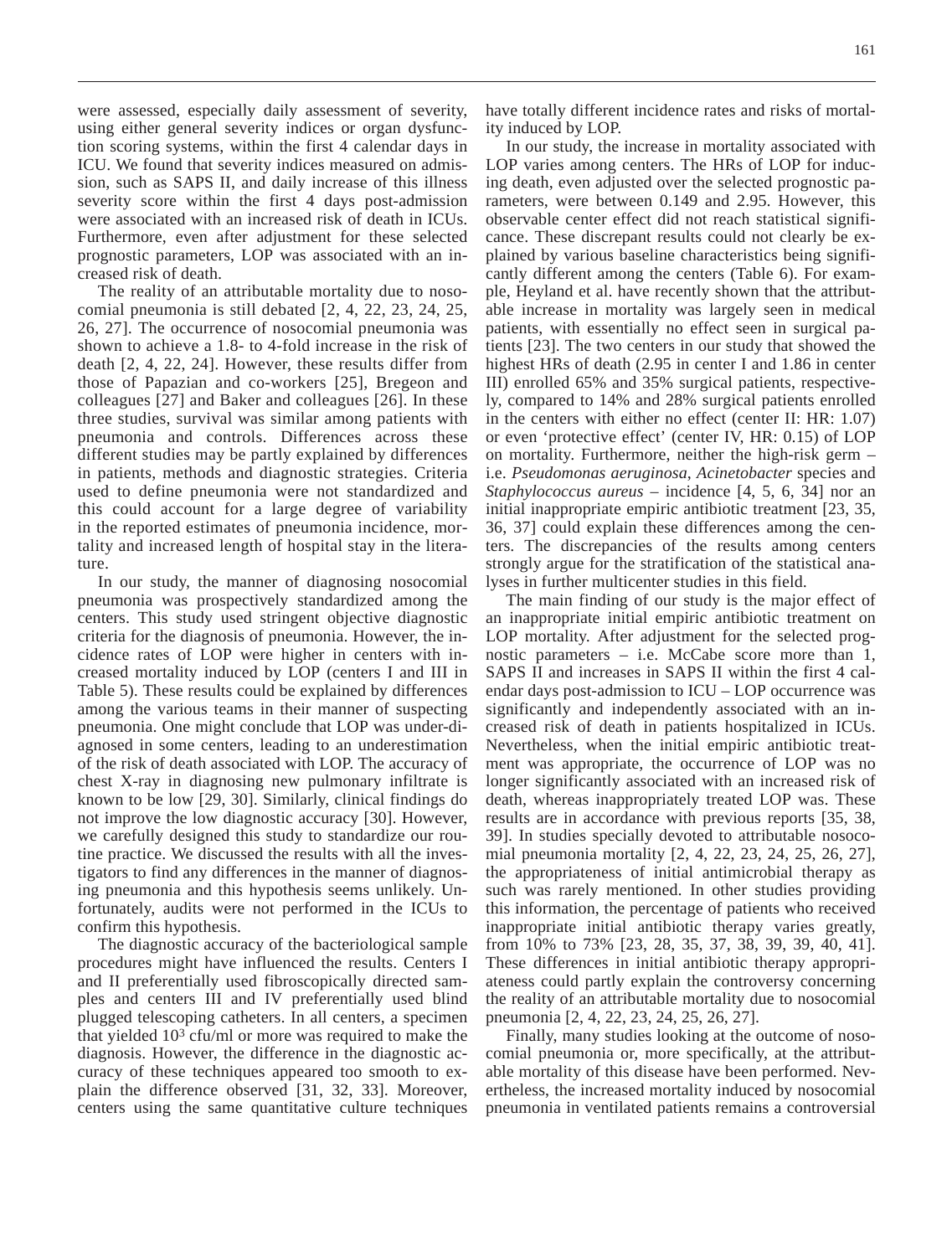issue in the literature. In our multicenter study, the main interesting finding is that the mortality attributable to LOP, after adjusting for baseline factors – i.e. initial prognostic factors, but also severity of illness in the first 4 days of ICU stay – is dependent on the appropriateness of the initial empiric antibiotic treatment. These results might justify clinicians considering the early use of broad-spectrum antibiotic therapy in their patients with suspected LOP.

**Acknowledgements** The authors wish to thank Wyeth-Lederlé for financial help when the study was initiated. OUTCOMEREA was supported in part by a grant from Laboratoires Rhone-Poulenc Rorer.

# References

- 1. Gross PA, Van Antwerpen C (1983) Nosocomial infections and hospital deaths: a case control study. Am J Med 75:658–661
- 2. Craig CP, Connelly S (1993) Effect of intensive care unit nosocomial pneumonia on duration of stay and mortality. Am J Infect Control 12:233–238
- 3. Kollef MH (1993) Ventilator-associated pneumonia: a multivariate analysis. JAMA 270:1965–1970
- 4. Fagon JY, Chastre J, Hance A, Montravers P, Novara A, Gibert C (1993) Nosocomial pneumonia in ventilated patients: a cohort study evaluating attributable mortality and hospital stay. Am J Med 94:281–288
- 5. Bryan CS, Reynolds KL (1984) Bacteremic nosocomial pneumonia. Am Rev Respir Dis 129:668–671
- 6. Kollef MH, Silver P, Murphy DM, Trovillion E (1995) The effect of lateonset ventilator-associated pneumonia in determining patient mortality. Chest 108:1655–1662
- 7. Schleupner CJ, Cobb DK (1992) A study of the etiologies and treatment of nosocomial pneumonia in communitybased teaching hospital. Infect Control Hosp Epidemiol 13:515–525
- 8. Niederman MS (1990) Gram-negative colonization of the respiratory tract: pathogenesis and clinical consequences. Semin Respir Infect 5:173–181
- 9. LeGall JR, Lemeshow S, Saulnier F (1993) A new Simplified Acute Physiologic Score (SAPS II) based on European/North American multicenter study. JAMA 270:2957–2963
- 10. Le Gall JR, Klar J, Lemeshow S, et al. (1996) The Logistic Organ Dysfunction system. A new way to assess organ dysfunction in the intensive care unit. ICU Scoring Group. JAMA 276(10):802–810
- 11. Knaus WA, Drapper EA, Wagner DP (1985) APACHE II: a severity of disease classification system. Crit Care Med 12:975–977
- 12. McCabe WR, Jackson GG (1962) Gram negative bacteriemia: etiology and ecology. Arch Intern Med 110:83–91
- 13. Prod'hom G, Leuenberger P, Koerfer J, et al. (1994) Nosocomial pneumonia in mechanically ventilated patients receiving antacid, ranitidine or sucralfate as prophylaxis for stress ulcer: a randomized controlled trial. Ann Intern Med 120:653–662
- 14. Johanson WG, Pierce AK, Sandford JP, Thomas GD (1972) Nosocomial respiratory infection with gram negative bacilli: the significance of colonization of the respiratory tract. Ann Intern Med 77:701–706
- 15. Fagon JY, Chastre J, Hance AJ, et al. (1988) Detection of nosocomial lung infection in ventilated patients: use of a protected brush specimen and quantitative culture techniques in 147 patients. Am Rev Respir Dis 138:110–116
- 16. Chastre J, Viau F, Brun P, et al. (1984) Prospective evaluation of the protected specimen brush for the diagnosis of pulmonary infections in ventilated patients. Am Rev Respir Dis 130:924–929
- 17. Pham LH, Brun-Buisson C, Legrand P, et al. (1991) Diagnosis of nosocomial pneumonia in mechanically ventilated patients: comparison of a plugged telescoping catheter with the protected specimen brush. Am Rev Respir Dis 143:1055–1061
- 18. Chastre J, Fagon JY, Bornet-Lesco M, et al. (1995) Evaluation of bronchoscopic techniques for the diagnosis of nosocomial pneumonia. Am J Respir Crit Care Med 152:231–240
- 19. Wunderink RG, Mayhall CG, Gibert C (1993) Methodology for clinical investigation of ventilator associated pneumonia: epidemiology and therapeutic interventions. Chest 102:580S–588S
- 20. Harrell FE, Kerry LL, Mark DB (1996) Multivariate prognostic models: issues in developing models, evaluating assumptions and adequacy, and measuring and reducing errors. Stat Med 15:361–387
- 21. Gail M, Simon R (1984) Testing for qualitative interactions between treatment effects and patient subsets. Biometrics 41:361–372
- 22. Timsit JF, Chevret S, Valcke J, et al. (1996) Mortality of nosocomial pneumonia in ventilated patients: influence of diagnostic tools. Am J Respir Crit Care Med 154:116–123
- 23. Heyland DK, Cook DJ, Griffith L, Keenan SP, Brun-Buisson C, for the Canadian Critical Care Trials Group (1999) The attributable morbidity and mortality of ventilator-associated pneumonia in the critically ill patient. Am J Respir Crit Care Med 159:1249–1256
- 24. Bueno-Cavanillas A, Delgado-Rodriguez M, Lopez-Luque A, Schaffino-Cano S, Galvez-Vargas R (1984) Influence of nosocomial infection on mortality rate in an intensive care unit. Crit Care Med  $22:55-60$
- 25. Papazian L, Bregeon F, Thirion X, et al. (1996) Effect of ventilator-associated pneumonia on mortality and morbidity. Am J Respir Crit Care Med 154:91–97
- 26. Baker AM, Meredith JW, Haponik EF (1996) Pneumonia in intubated trauma patients. Am J Respir Crit Care Med 153:343–349
- 27. Bregeon F, Ciais V, Carret V, Gregoire R, Saux P, Gainnier M, Thirion X, Drancourt M, Auffray JP (2001) Is ventilator-associated pneumonia an independent risk factor for death? Anesthesiology 94:554–560
- 28. Soufir L, Timsit JF, Mahe C, Carlet J, Regnier B, Chevret S (1999) Attributable morbidity and mortality of catheter-related septicemia in critically ill patients: a matched, risk-adjusted, cohort study. Infect Control Hosp Epidemiol 20:396–401
- 29. Wunderink RG, Woldenberg LS, Zeiss J, Day CM, Ciemins J, Lacher DA (1992) The radiologic diagnosis of autopsy-proven ventilator associated pneumonia. Chest 101:458–463
- 30. Winer-Muram HT, Rubin SA, Ellis JV, et al. (1993) Pneumonia and ARDS in patients receiving mechanical ventilation: diagnostic accuracy of chest radiography. Radiology 188:479–485
- 31. Brun-Buisson C (1993) Microbiological diagnosis of ventilator-associated pneumonia: to direct or not to direct samplings? Intensive Care Med 19 (7):367–368
- 32. Griffin JJ, Meduri GU (1994) New approaches in the diagnosis of nosocomial pneumonia. Med Clin North Am 78 (5):1091–1122